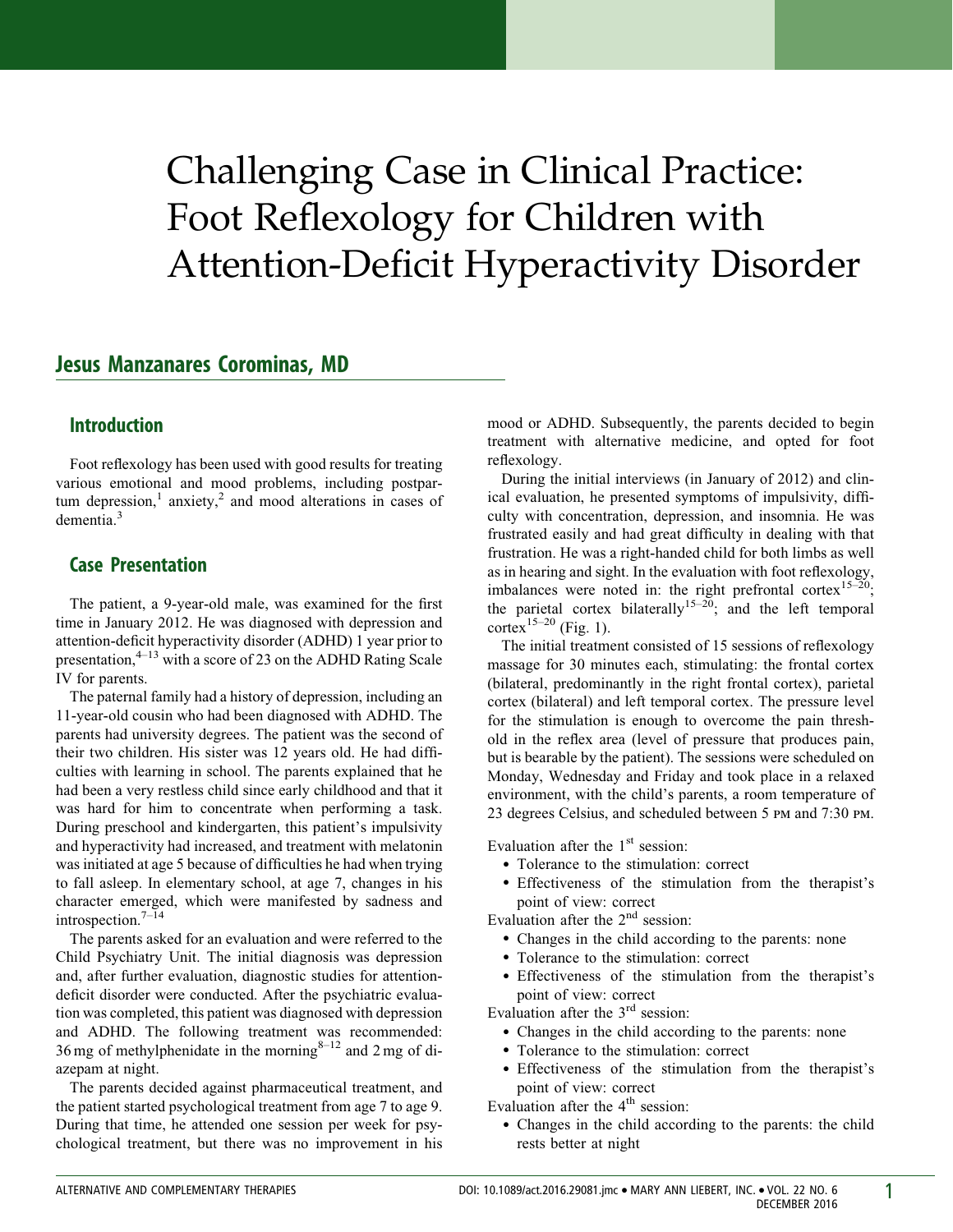

Figure 1. Foot reflex areas involved in reflexologic treatment of attention-deficit hyperactivity disorder.

- Tolerance to the stimulation: correct
- Effectiveness of the stimulation from the therapist's point of view: correct

Evaluation after the  $5<sup>th</sup>$  session:

- Changes in the child according to the parents: the child continues resting better at night and his mood improves, the parents say that he is "the kid he used to be"
- Tolerance to the stimulation: correct
- Effectiveness of the stimulation from the therapist's point of view: correct

Evaluation after the  $6<sup>th</sup>$  session:

- Changes in the child according to the parents: the improvements persist
- Tolerance to stimulation: correct
- Effectiveness of the stimulation from the therapist's point of view: correct

Evaluation after the  $7<sup>th</sup>$  session:

- Changes in the child according to the parents: the improvements persist, domestic coexistence has improved and the child deals better with frustration
- Tolerance to the stimulation: correct
- Effectiveness of the stimulation from the therapist's point of view: correct

From the  $8<sup>th</sup>$  to  $10<sup>th</sup>$  sessions, the previously described clinical improvements were consolidated. From an academic point of view, there was an increase in the results and the child's capacity to pay attention during school activities was also increased. A new ADHD Rating Scale IV for parents was completed in June 2012 which resulted in a score of 16 points.

#### **Discussion**

One could argue that the improvement of this child's symptoms was the effect of suggestions from both the child himself and his family environment. The fact that the problem was addressed professionally could have modified some conditions, such as affecting the child's mood and behavior. However, those isolated developments would not explain the improvement in the child's ADHD Rating Scale IV score or the improvements he had in school.

#### Author Disclosure Statement

No competing financial conflicts exist.

#### References

1. Choi MS, Lee EJ. Effects of foot-reflexology massage on fatigue, stress and postpartum depression in postpartum women [in Korean]. J Korean Acad Nurs 2015;45:587–594.

2. Bagheri-Nesami M, Shorofi SA, Zargar N, et al. The effects of foot reflexology massage on anxiety in patients following coronary artery bypass graft surgery: A randomized controlled trial. Complement Ther Clin Pract 2014;20:42–47.

3. Moyle W, Cooke ML, Beattie E, et al. Foot massage versus quiet presence on agitation and mood in people with dementia: A randomised controlled trial. Int J Nurs Stud 2014;51:856–864.

4. Haefner J. Primary care management of depression in children and adolescents. Nurse Pract 2016;41:38–45.

5. Koenig J, Kemp AH, Beauchaine T, et al. Depression and resting state heart rate variability in children and adolescents—a systematic review and meta-analysis. Clin Psychol Rev 2016;46:136–150.